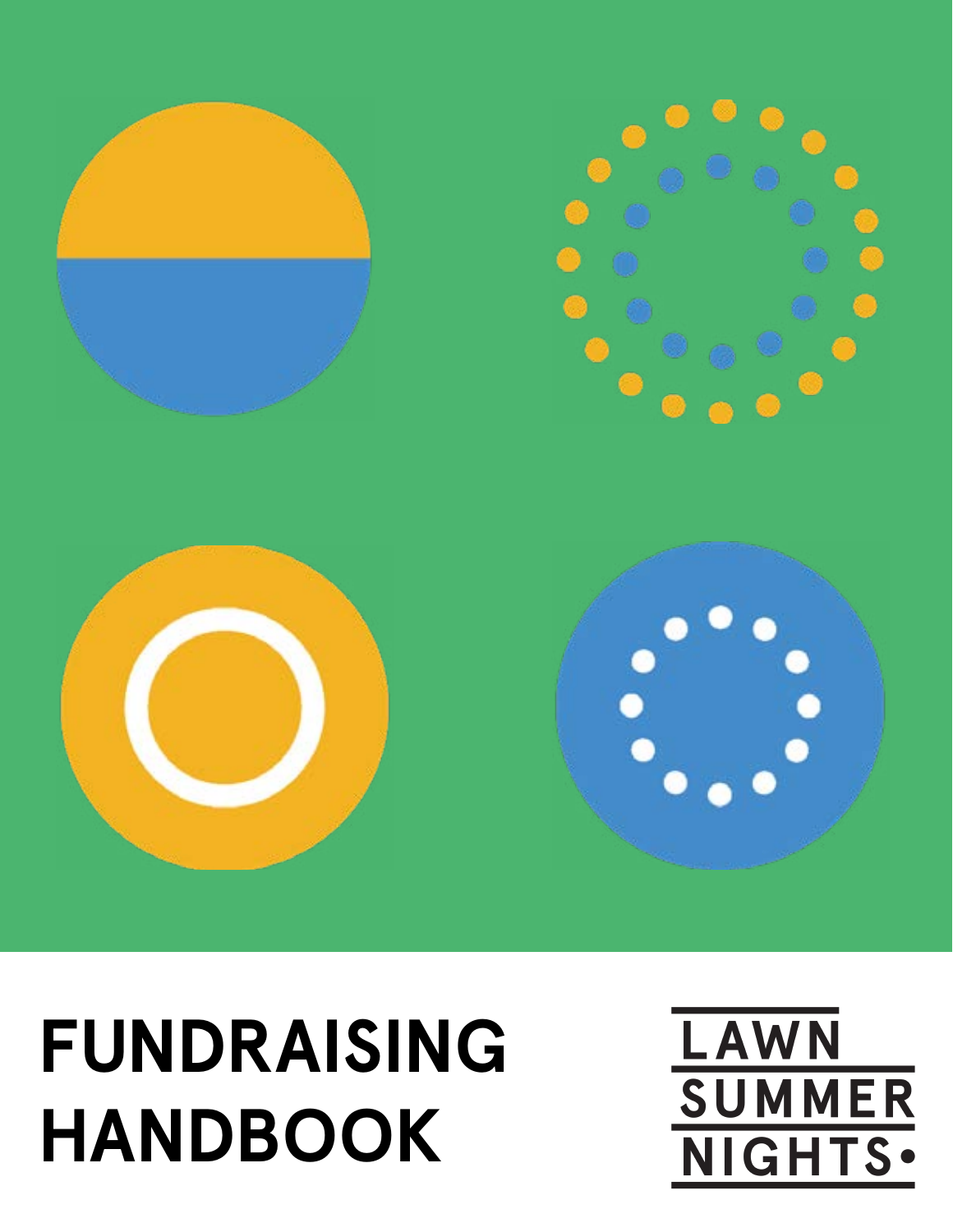

### **TABLE OF CONTENTS**

5 6 7 8 Welcome The Basics Donation Scale Get Started

9 11 12 15

Who to Ask How to Ask Fundraising Ideas How to Promote

16 17 18 19

How to Raise \$500 Email Templates How to Collect Help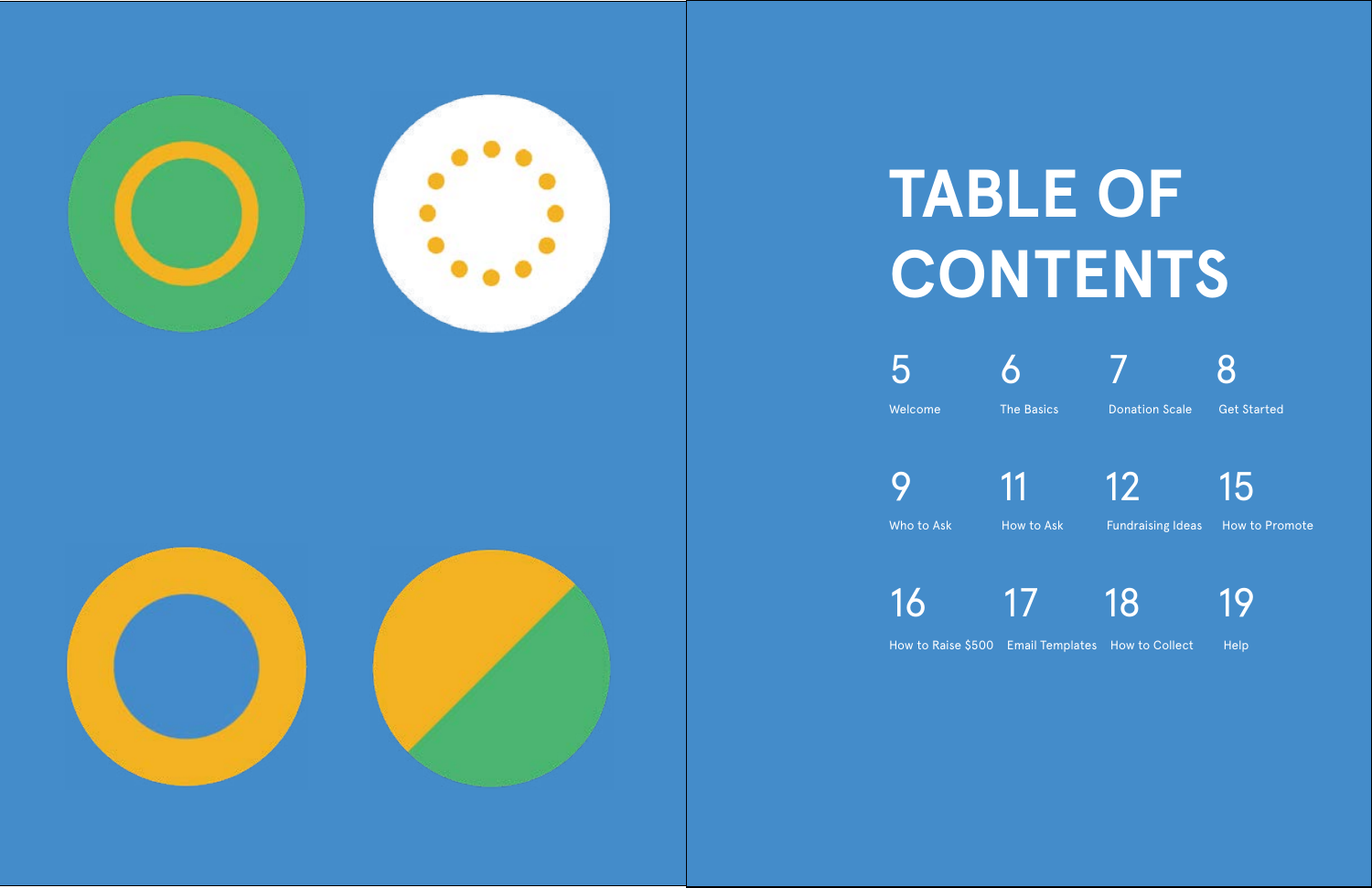# В **BOWL**

# **TO CURE CYSTIC FIBROSIS**



Welcome to Lawn Summer Nights (LSN) !

Thank you, thank you, thank you - for the continued support and dedication that you show for LSN, for one another at each event across the country, for our inspirational speakers that join us each night, and most of all for this cause that we are so passionate about.

While LSN is about costumes and cocktails, it's also about supporting a very important charity – Cystic Fibrosis Canada. Every dollar you raise during Lawn Summer Nights goes directly to supporting Canadians living with cystic fibrosis (CF) every day. Since our first event in 2009, we have raised over \$ 4 , 200,000 for CF Canada, and we aren't done yet. This year, with 11 events taking place across the country, we know that 2022 can be our biggest year yet – and we want to make sure you have everything you need to help make that happen!

The *Fundraising Handbook* is your new best friend. Inside you'll find resources, tools, and templates to help you reach (dare we say, surpass?) your fundraising goal. While we know you're going to have an unforgettable time on the greens, it's what you do off of them that can take your LSN experience to the next level. Use this handbook to kick start your fundraising, and let's see what records we can break this year!





Welcome!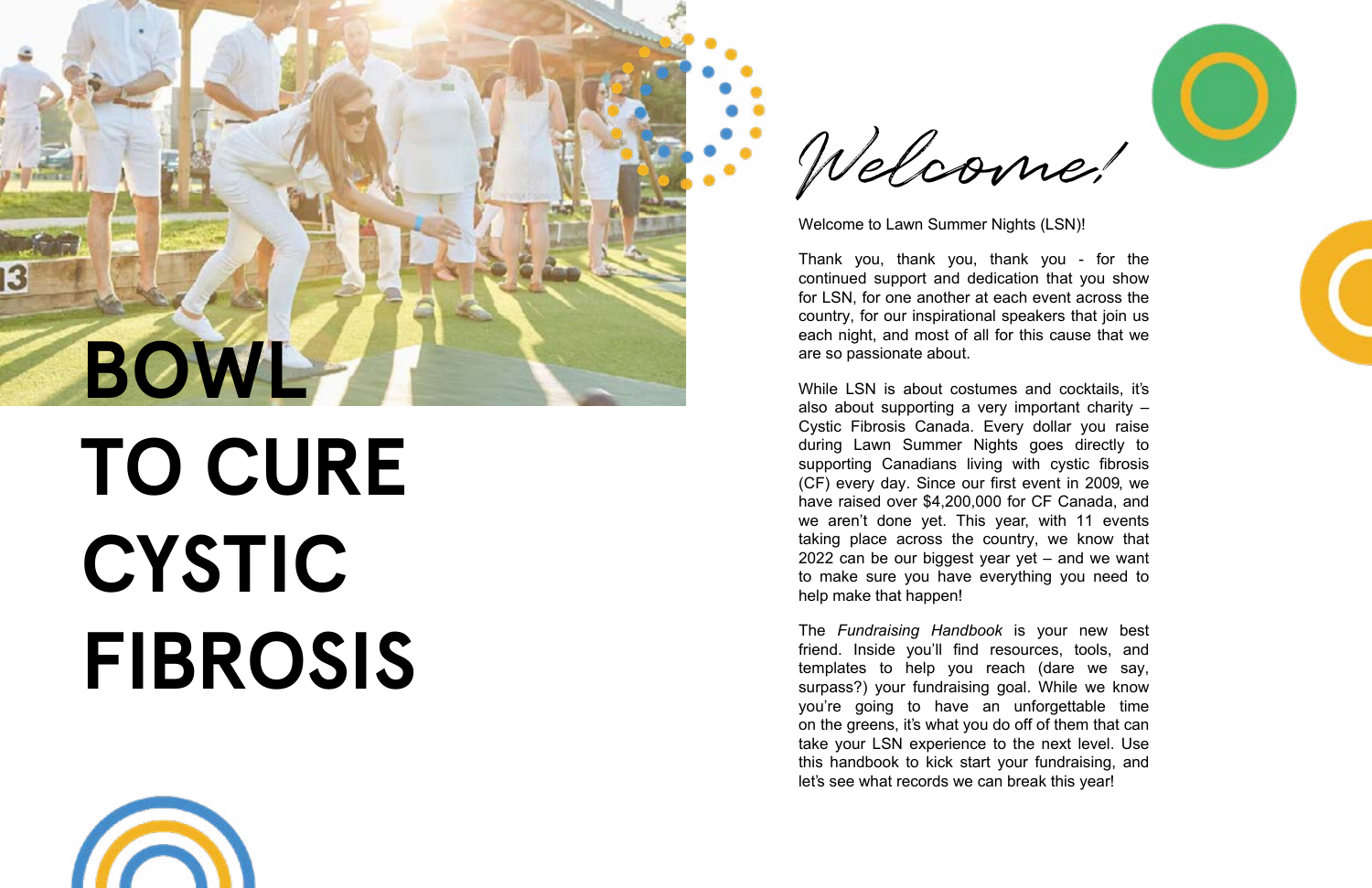# **THE BASICS**

### Why Fundraise?

Funds raised through LSN will contribute to the work being done by Cystic Fibrosis Canada to benefit local CF communities nationwide. Fundraising dollars are used to:

- Fund innovative cystic fibrosis research to find new breakthroughs in CF treatment
- Improve access to life-changing and life-sustaining medicines  $\bullet$
- Ensure the care and support the CF community needs is available

Ultimately, your fundraising efforts, and the support of your friends, family, and coworkers, can help the thousands of Canadians living with cystic fibrosis hope for **a world without CF.**

You are making a difference!

Cystic fibrosis is the most common fatal genetic disease affecting more than 4,300 Canadian children, adolescents, and adults. At present, there is no cure.

The most important thing you can do when you're raising money for CF is tell people why. If you have a personal reason, tell your story. Let people know why you're fundraising, and that their support will make a difference in the lives of people with CF. Due to advancements being made in CF research, advocacy, and care, **Canadians with CF are living longer and healthier lives**. Despite our remarkable progress together, we are not yet done. Not when half of the Canadians with cystic fibrosis who died in the past five years were under the age of 37. We are pushing further!

You've helped 16 adults with CF access one year of specialized 'whole person' care including physiotherapy, nutritional, socioeconomic, and psychological counseling.

You're helping a physician to deliver specialized care to individuals with CF who live in remote areas.



You've helped a graduate student conduct four days of lab work to help combat lung infection and inflammation in people with CF.

You've helped a laboratory technician complete one day of cystic fibrosis research.

You've helped one CF adult receive a hospital consultation to help find ways to cover the costs of therapy equipment and drugs.

You've helped a hospital social worker have 50 sessions to help families learn to cope with the emotional and practical issues related to living with CF.

**Make an** Impact!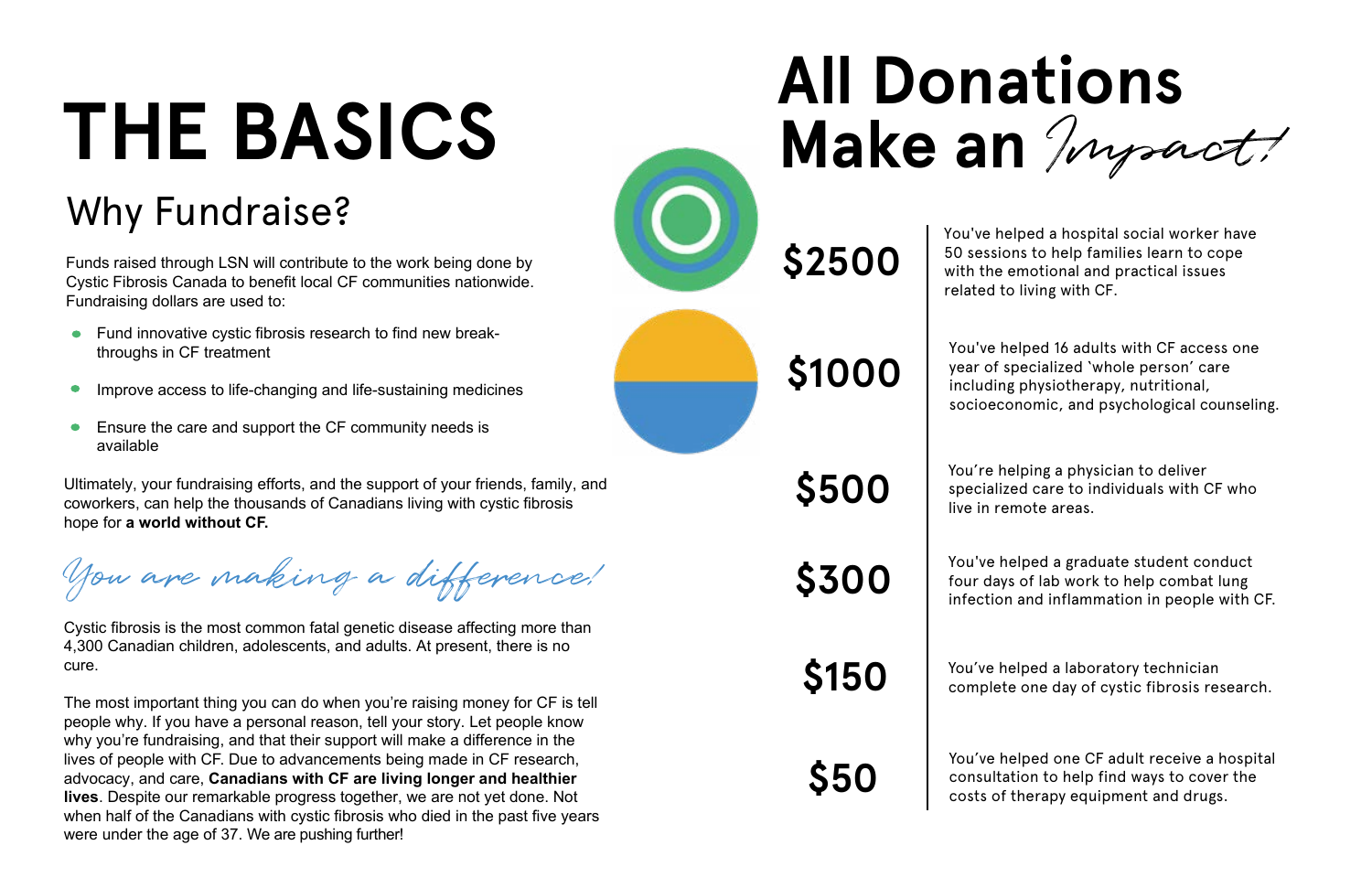

### **GET STARTED**

- 1) Login to your Fundraising Hub.
- 2) Visit the *Fundraising* tab to view your fundraising progress, share your fundraising page on social media, and review the many other helpful tools available to you.
- 3) Customize your fundraising page to your specific goals, change your welcome message, add photos, etc.

# **Who Do I Ask?**

#### **Friends & Family**

Naturally, the first people we think of when asking for donations are our friends, family members, and peers. These people know you and understand why you are asking them for donations.

1) Friends, family members and coworkers trust you and understand your passion for the cause. Many fundraisers struggle to ask the right people for donations as they don't have a common ground or personal connection with those they are asking. Reaching out to your existing

2) These are people that you likely interact with on a regular basis either in person, by phone, or through social media. This gives you more

- network makes this easier.
- opportunities to ask them for donations.
- 

3) You likely share values and morals with those you surround yourself with. While you may not always agree on everything, your friends and family will recognize a valuable cause and be more eager to donate.

#### **Businesses & Companies**

Many businesses and companies offer a corporate matching program. Asking your employer to match all or part of your donations can double your fundraising efforts in no time!

1) While not all companies offer matching programs, many will offer inkind products and services. These can be used for raffles for your

- own fundraising events.
- 2) If you have a strong connection and good relationship with your year and companies like to reward loyal employees.



employer, you can ask for repeat donations. LSN happens every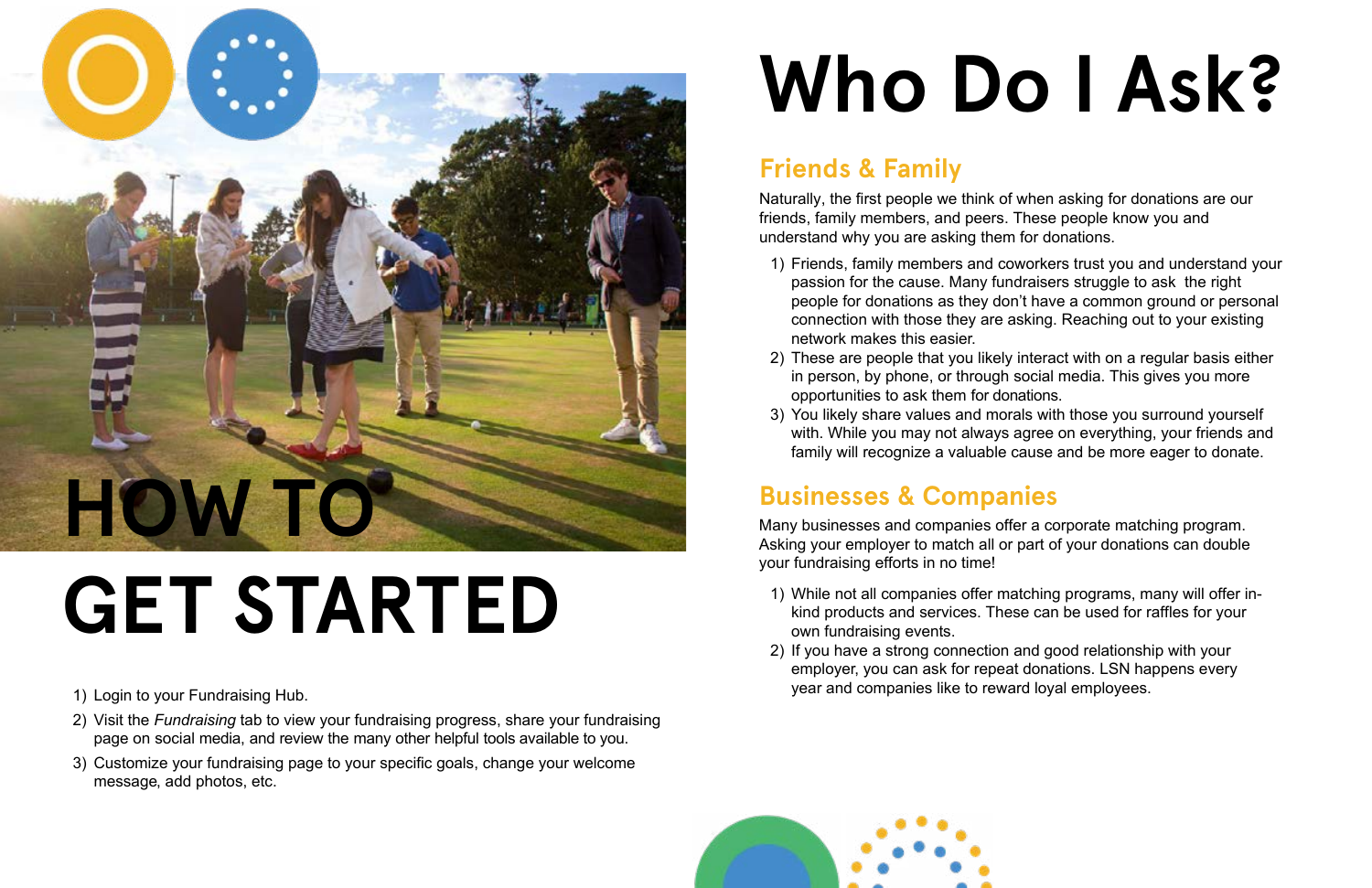# **How to Ask For Donations**

### **How Do I Ask?**

#### **Crowdfunding**

Crowdfunding is one of the easiest ways to ask for donations. Registering online and sending out the link to your fundraising page via social media, email, etc. is an easy and effective way to get donations.

provides you with a direct connection to your network, and promoting that you are fundraising for LSN encourages those close to you to

- 1) Use the power of social media to your advantage. Social media donate.
- your network at once. Posting through social media not only your fundraising page with their own networks.

2) Crowdfunding is the quickest way to communicate with everyone in encourages people to donate to you, but also allows them to share

#### **Fundraising Events**

A fundraising event can be a small event at your home, or a larger community event. Give your potential donors an experience and they will be more inclined to give generously.

explain the cause and why you are fundraising and touch base with

- 1) Fundraising events are an excellent opportunity to get donations, your community.
- to you and the cause.

600000000

2) In-person interaction and asks can make donors feel more connected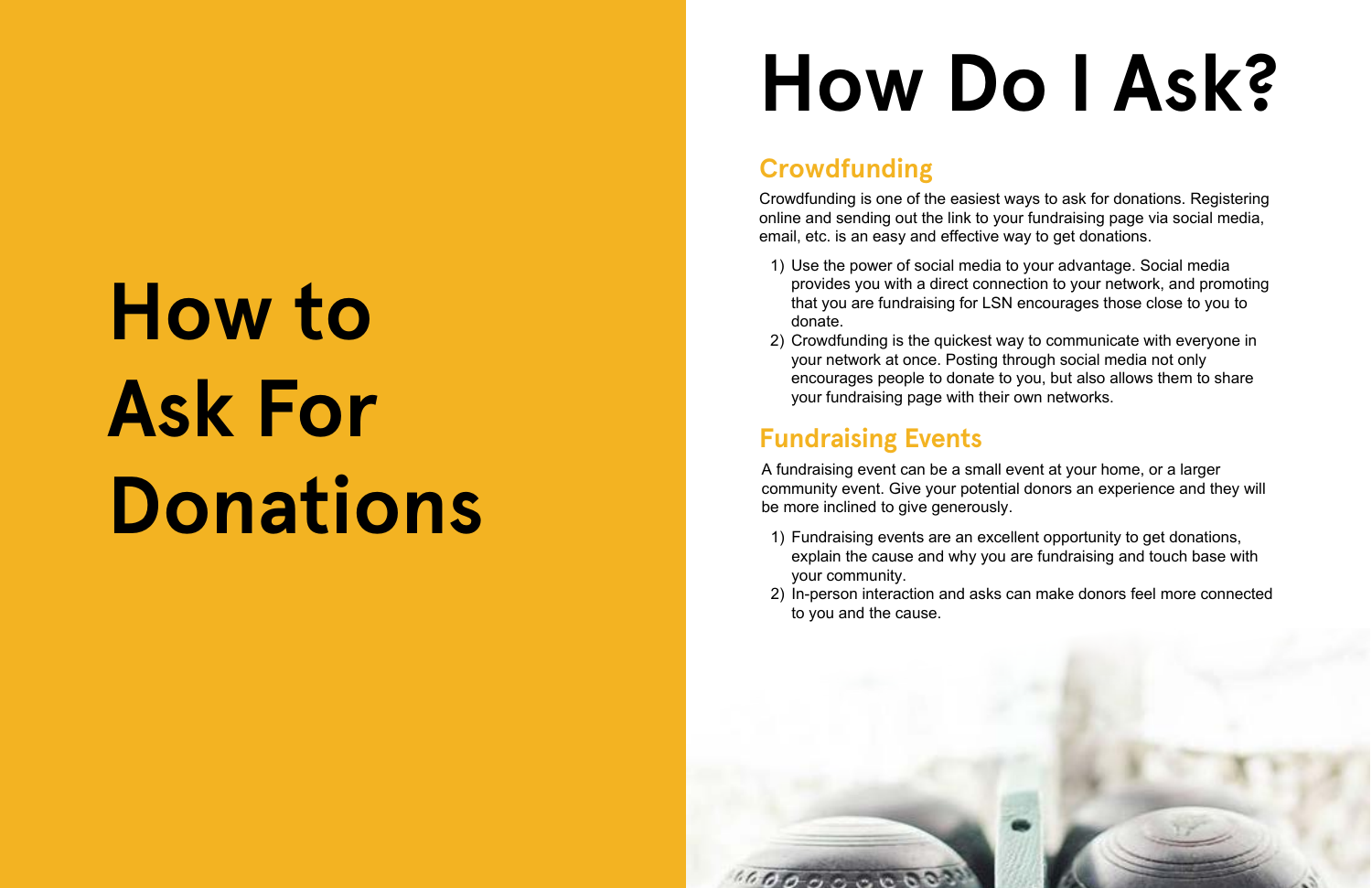# **Fundraising Ideas that are Free to Host**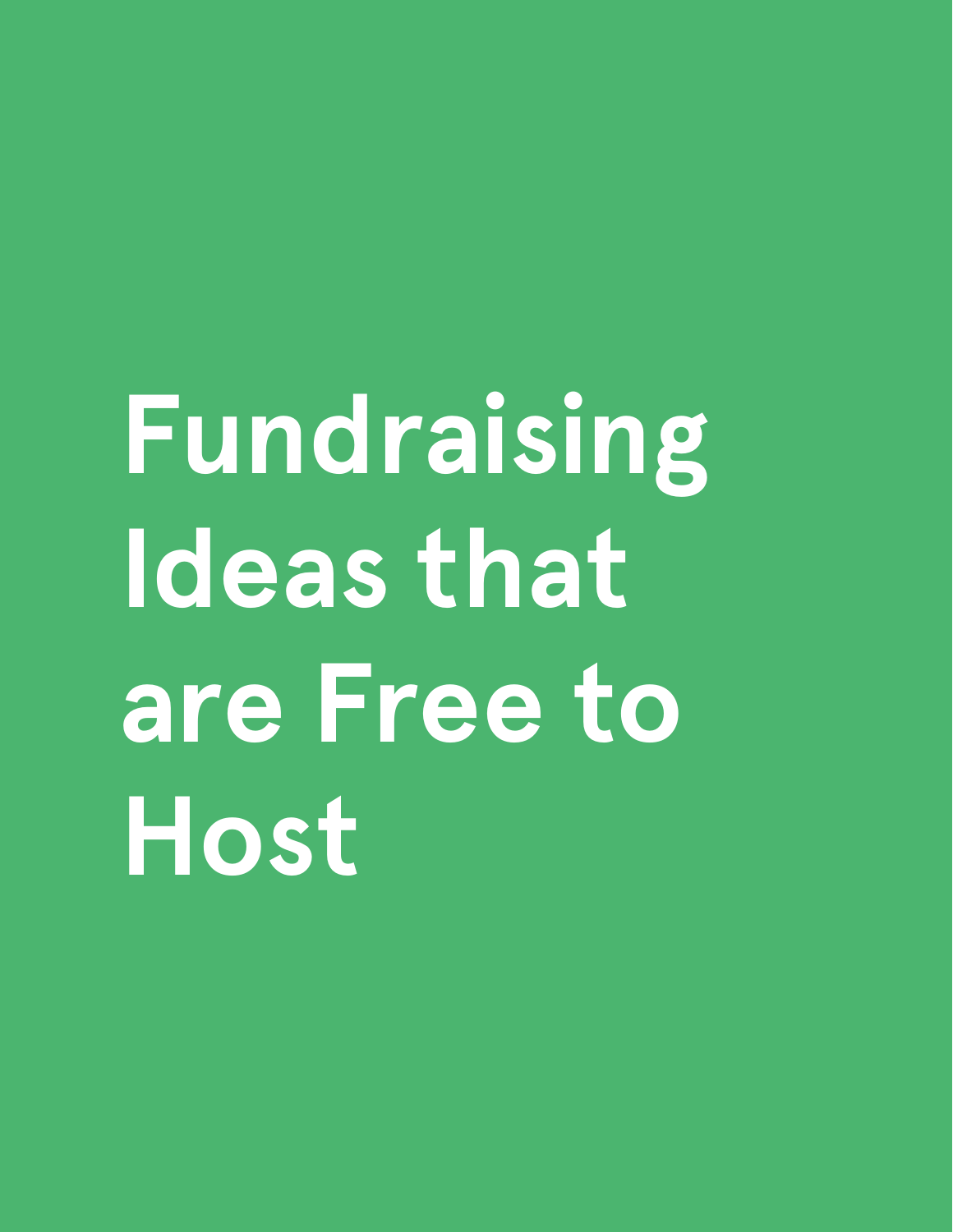#### **50/50 Raffle**

**How it raises money:** Ticket sales **Difficulty:** Easy

Get some tickets and advertise the sale at your office and with your family and friends. A great way to encourage people to buy more is to make a ticket deal (i.e., 1 ticket for \$3, 3 tickets for \$5, 5 tickets for \$10, etc.) Half of the total will go to the winner of the draw, half will go towards your fundraising.

#### **Bottle Drive**

**How it raises money:** General donations **Difficulty: Easy** 

**How it raises money:** Cashing in empty bottles and cans **Difficulty:** Medium

**How it raises money:** General donations **Cost:** Free **Difficulty: Easy** 

Taking your empty cans and bottles to the liquor or beer store is a great way to fundraise without spending any money out of your own pocket. Put signs up in your neighbourhood,asking your neighbours to leave their empty cans/bottles out on a certain day and go around collecting. You can also ask local bars, restaurants, community centers, etc. to donate as well.

#### **Change Drive**

Did you know that filling a 20oz bottle with dimes can raise around \$100? Label some bottles, jars or coin boxes with the LSN logo and put them out in your community. Ask local restaurants, retail stores, libraries, etc. to put them out in their stores to help you raise money. Put one in the break room of your workplace as well to let your coworkers know you are fundraising.



#### **Social Media Blitz**

Reach out to your social media followers and ask them for donations. You would be surprised who comes forward to support you.

#### **Garage Sale**

**How it raises money:** Proceeds from sales **Difficulty:** Medium

Clean out your house and host a garage sale in your community. Put up posters before the event to make sure everyone knows when and where the event is taking place.

#### **Exercise Classes**

**How it raises money:** Entry fee **Cost**: Free **Difficulty:** Medium

Approach a local gym or fitness studio to donate a class for charity or create your own outside. This could be yoga, spin, pilates, or any other kind of class and advertise that all proceeds will be going to LSN.



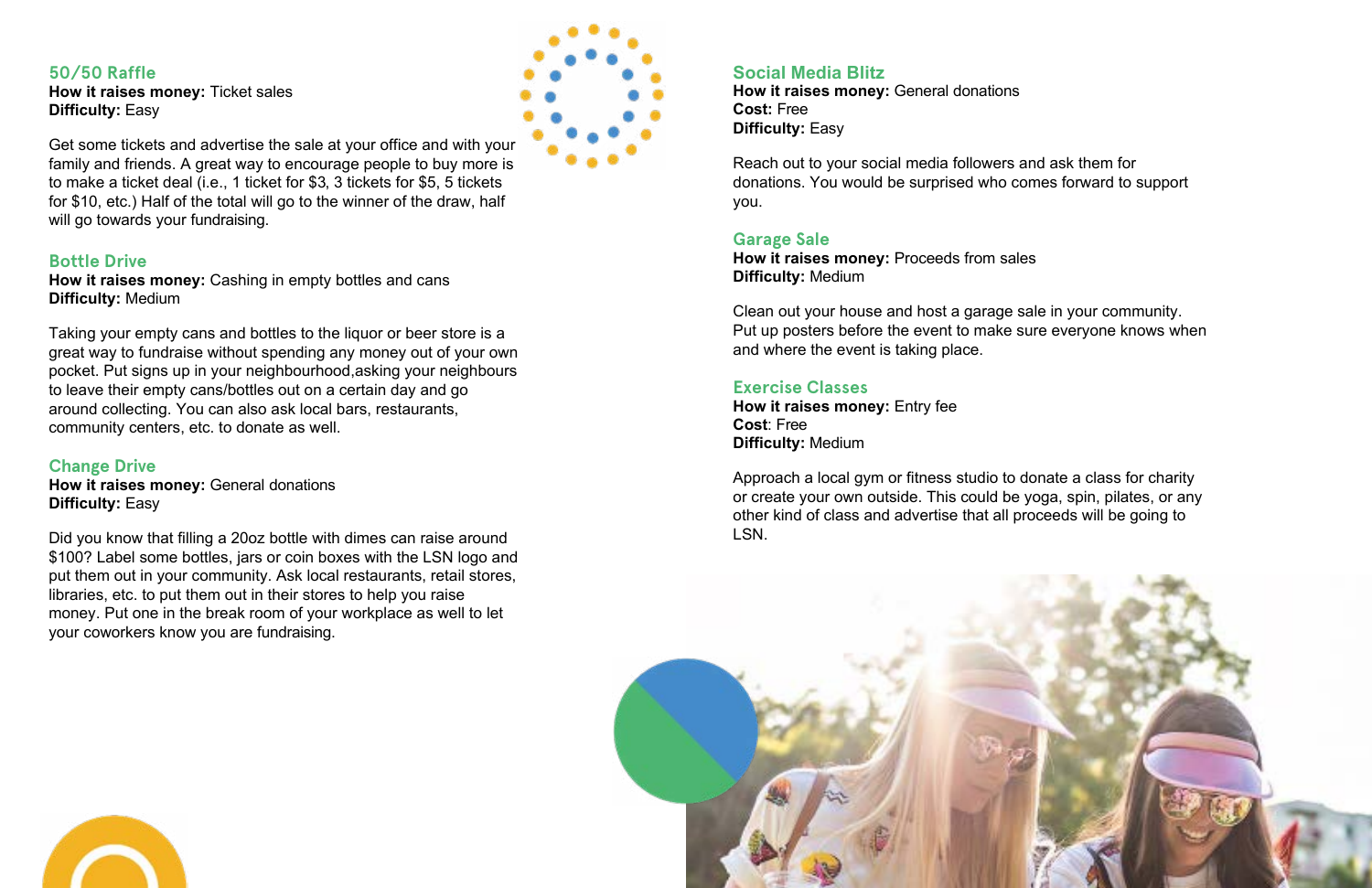### **HOW TO PROMOTE YOUR FUNDRAISER**

#### **Communication is key to gaining support for online fundraising.**

Use email, Facebook, Twitter, Pinterest, Instagram, Snapchat, TikTok, phone calls, coffee dates, your local newspaper, posters or whatever else you can think of!

#### **Track milestones and accomplishments throughout your fundraising and use them to stay motivated and fuel your communications.**

Supporters want to know that their support helps you achieve your goals, so keep them posted! If you're doing well, make sure to thank your supporters - And if you're falling behind or not quite at your goal, don't be afraid to ask more potential supporters for help!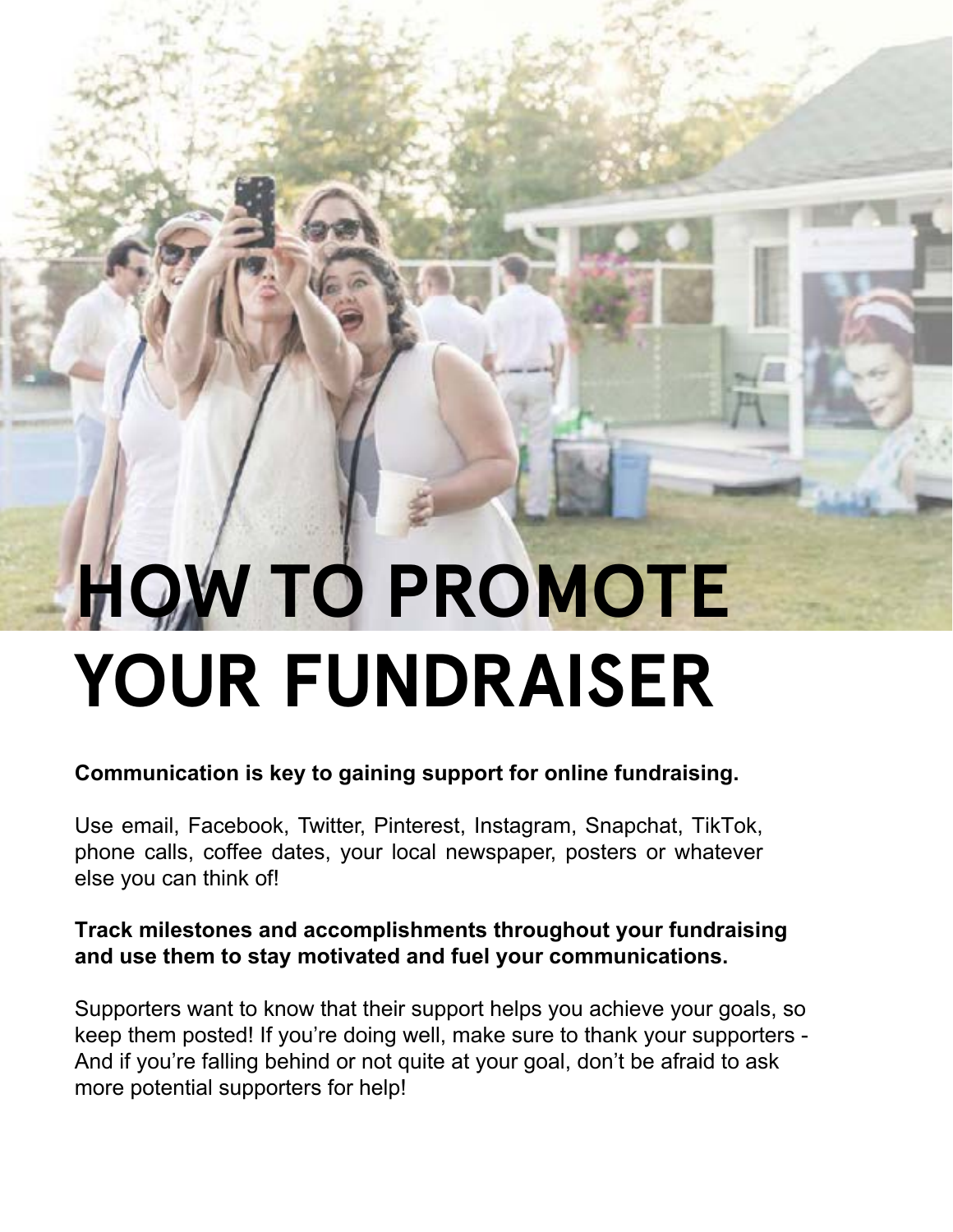### **HOW TO RAISE \$500 IN TEN DAYS**

| Day 1  | Donate to yourself \$25                              | \$25  |
|--------|------------------------------------------------------|-------|
| Day 2  | Ask 2 family members to donate to you \$25           | \$75  |
| Day 3  | Ask 5 friends to contribute \$20                     | \$175 |
| Day 4  | Ask 5 coworkers to contribute \$10                   | \$225 |
| Day 5  | Ask 5 neighbours to contribute \$10                  | \$275 |
| Day 6  | Ask 5 people from your social group for \$10         | \$325 |
| Day 7  | Ask your boss for a company donation of \$25         | \$350 |
| Day 8  | Ask 3 local merchants to donate \$20                 | \$410 |
| Day 9  | Ask 2 businesses you frequent for \$25               | \$460 |
| Day 10 | Ask 2 professionals (doctor, dentist, etc.) for \$20 | \$500 |

It's easier than you think!



Maybe that sounds too good to be true, but we have a fool proof way to make earning your #HighBowler pins a little bit easier. Here's how it's done:

### **EMAIL TEMPLATES**

### OR



Hey [NAME],

This summer, I'm participating in Lawn Summer Nights – a lawn bowling fundraiser for Cystic Fibrosis Canada because [INSERT YOUR REASON FOR PARTICIPATING HERE]. My goal is to raise [INSERT FUNDRAISING GOAL HERE], but I can't do it without your help.

I've set a pretty hefty fundraising goal, and I need your help to reach it! Please support me, and the over 4,300 Canadians living with CF, by making a secure online donation through the following link: [INSERT LINK TO YOUR FUNDRAISING PAGE]

Please consider making a donation and supporting this important cause. Donations can be made by cash, cheque or online with a credit card. In order to make an online donation, please visit my fundraising page at the following link: [INSERT LINK TO YOUR FUNDRAISING PAGE]

Thank you so much for your support. It really means a lot to me.

Love, [YOUR NAME]

Here are some sample emails you can send to potential donors:

Hey [NAME],

I'm participating in Lawn Summer Nights – a fundraiser for Cystic Fibrosis Canada. I'll be joining thousands of others across the country to raise awareness and important funds to help those living with cystic fibrosis (CF) in Canada. CF is the most common fatal genetic disease affecting Canadian children, adolescents, and adults. At present, there is no cure.

For more information on Lawn Summer Nights, please visit: [www.lawnsummernights.com.](https://www.lawnsummernights.com/) To find out more about our great cause and the impact of donations, please visit: [www.cysticfibrosis.ca.](https://www.cysticfibrosis.ca/)

Thank you for your support!

Love, [YOUR NAME]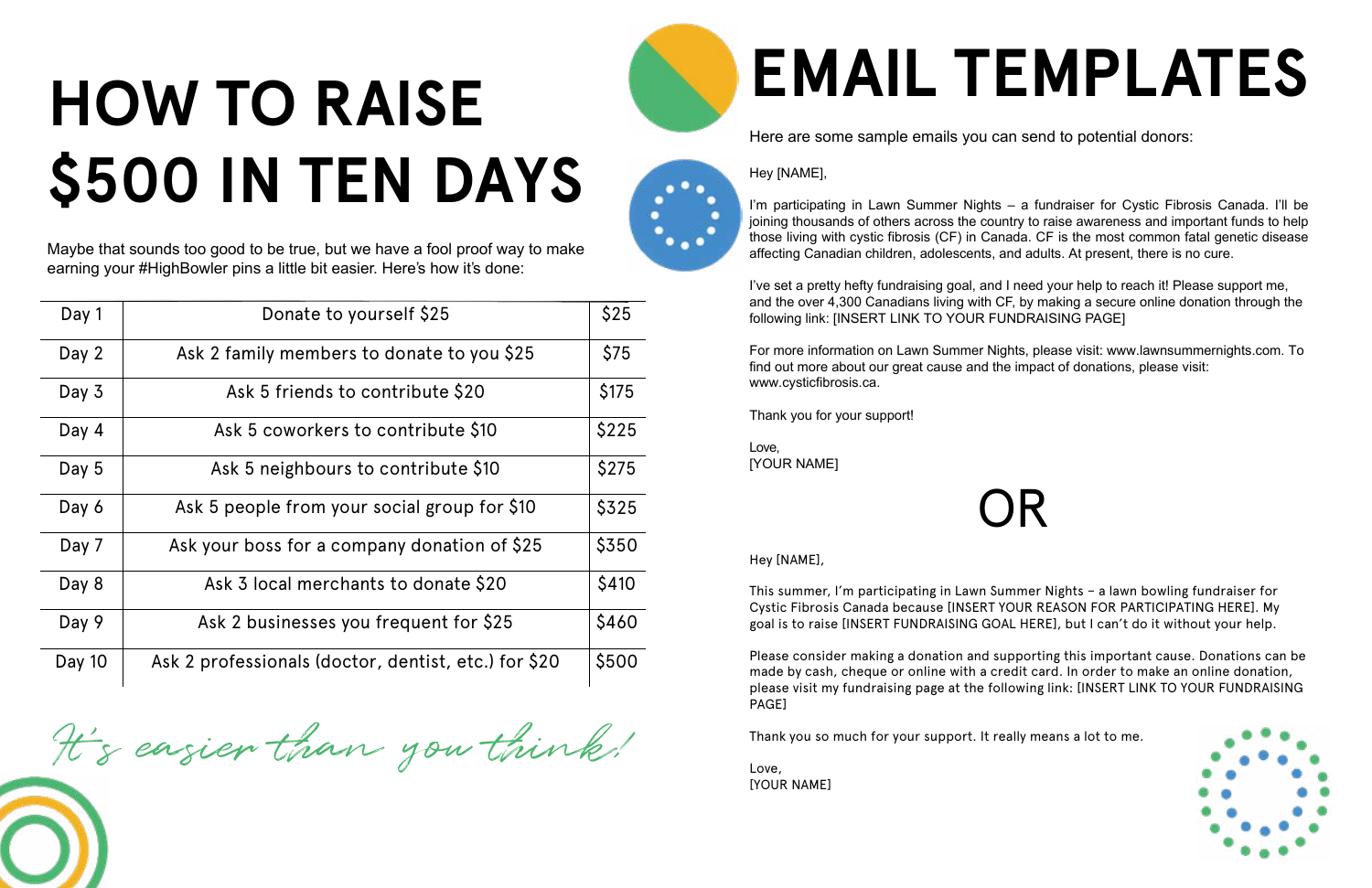### **HOW TO COLLECT DONATIONS**

The easiest way to accept donations is through your fundraising page. Electronic tax receipts will be automatically issued via email for online donations. You should tell donors to check their junk folders, as sometimes tax receipts can be sent there.

If you are collecting cash or cheques, please complete a pledge form and make sure to bring your cash and cheques to the event. Tax receipts will be issued by Cystic Fibrosis Canada after the event.

Even if you have a cash or cheque donation that you have to wait to submit, you can still add it to your online fundraising total, so that people can see how you're doing. If you are collecting cash or cheque donations and would like your fundraising page to reflect your success, then be sure to complete the following steps:

- 1) Login to your Fundraising Hub.
- 2) Click on the *Fundraising* tab.
- 1) Click on *Manage Cash & Cheques.*
- 2) Enter in the donor's information and submit. Fill the out a pledge form and print, hand it to a LSN volunteer at the event in an envelope with the cash or cheque(s). If you have more than one, you can submit them all in one envelope; just be sure to fill out the pledge form correctly for each donor.

#### **DON'T FORGET!**

After you receive a donation, you can use your Fundraising Hub to thank your donors for supporting you. After you login, click on *Fundraising > Manage Donors > Thank Donors* for a pre-made thank you email you can customize and send to all of your online supporters.